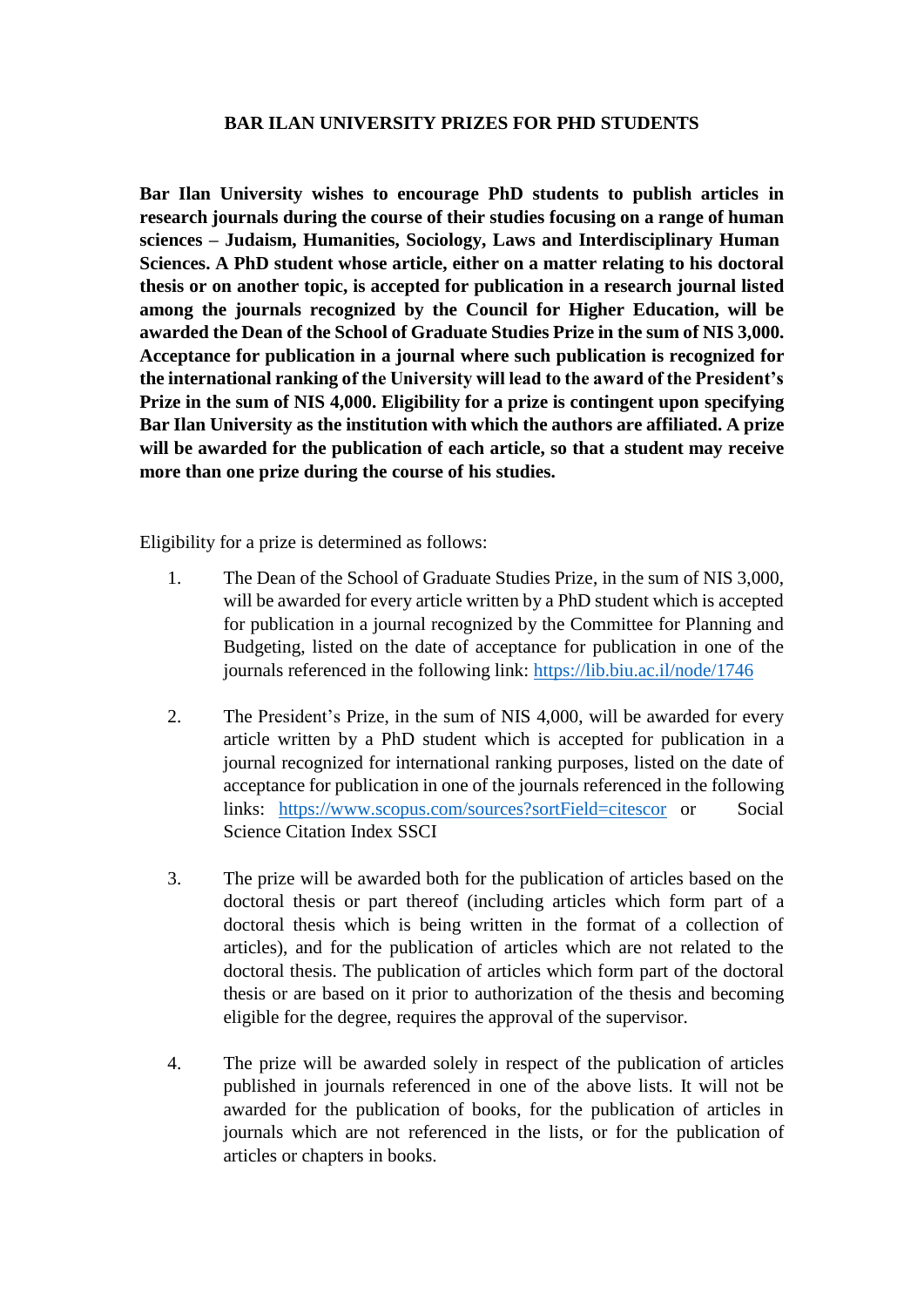- 5. Persons eligible for a prize are PhD students in Bar Ilan University who are registered for study and in respect of whom less than 5 years have elapsed since they were admitted for studies, in respect of an article submitted to a journal during the said period which has been accepted finally for publication during the period in which the authors are registered as PhD students, i.e., up to the end of the academic year in which the doctoral degree is to be awarded. With regard to the eligibility for a prize of students pursuing a course of supplementary studies towards a PhD, see Para. 7 below.
- 6. Students whose research proposal has not yet been approved may be awarded a prize if, on the date of acceptance of the article for publication, not more than two years have elapsed since the date of their admission to studies.
- 7. Students who are pursuing a course of supplementary studies towards a PhD may be awarded a prize only in respect of an article which has been submitted for publication within one year from the date of being admitted to study in that course, provided that they submitted the equivalent paper within one year from the date of admission to studies. As of the stage of completion of studies in the course of supplementary studies and admission to PhD studies, the provisions of Paras. 5 and 6 shall apply.
- 8. Permission to extend studies or take a vacation will not extend these periods, however, where students have given birth during the period of study, a period of six months will be added in respect of each birth and where students perform military reserve service, the period of service will be added.
- 9. A prize will be awarded for the publication of every article. It is possible to be awarded more than one prize.
- 10. The prizes will be awarded twice a year and will apply to publications the date of acceptance of which shall be published in a notice.
- 11. A prize of the full amount will be awarded for the publication of an article in respect of which the student appears as the sole author, as well as the publication of an article written jointly with the student's supervisor. In the second case, the name of the student shall appear as the first author, unless in the field of publication it is customary to state the name of the authors alphabetically. Where an article has been authored jointly by a number of PhD students in Bar Ilan University, the prize will be divided between the authors. Each of the authors must submit a separate application. Where an article has been authored jointly by a Bar Ilan University student and authors who are not PhD students at the University and who are not the student's